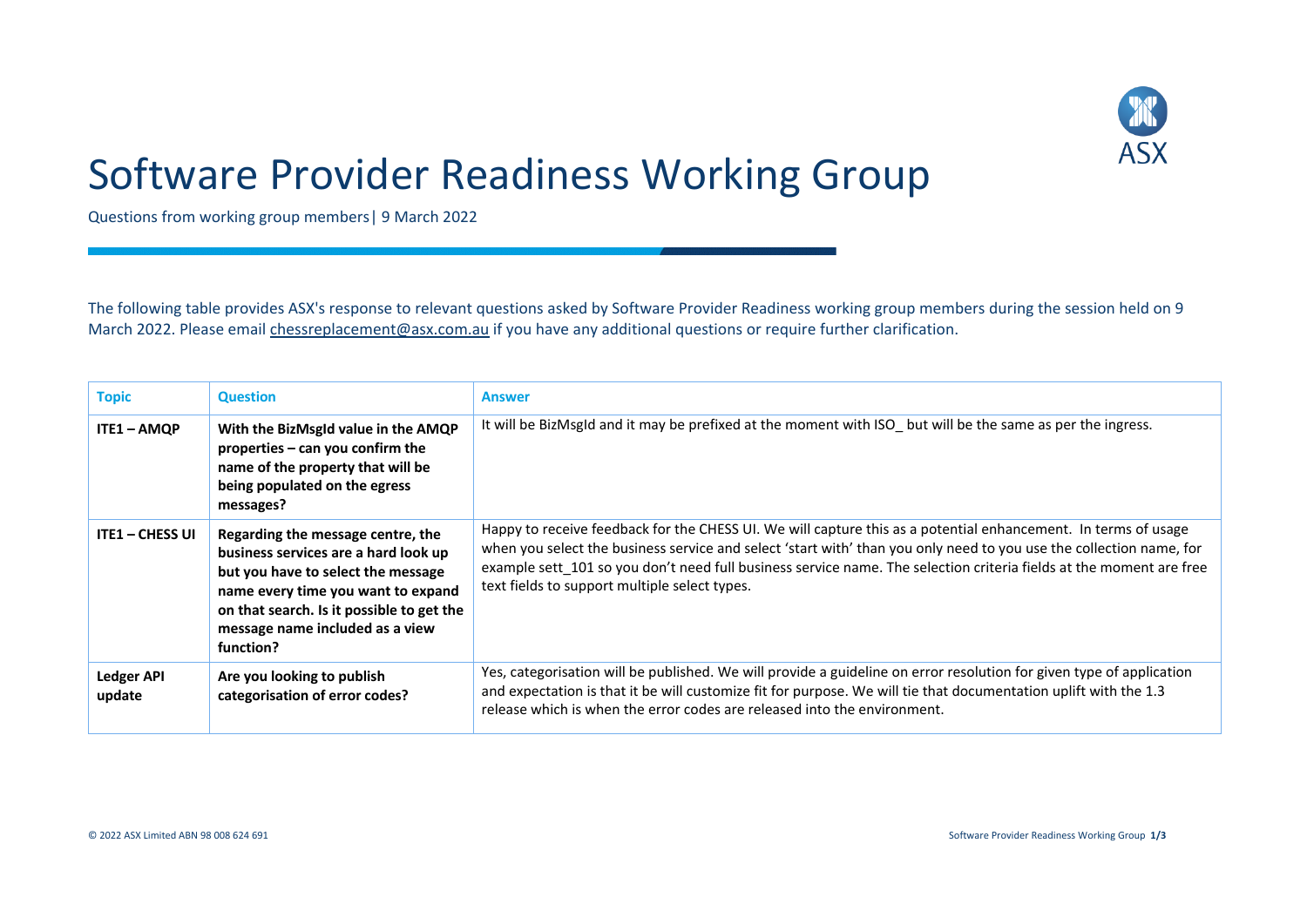

| <b>Ledger API</b><br>$update - error$<br>codes | Currently when we receive a status<br>code during the exception from the<br>ledger server we receive as pointed<br>out the status code, the exception<br>type contains 2 parts one is the<br>description and one is the status code.<br>Initially we used to get the status code<br>that was returned by the gRPC server.<br>With this matrix that is being shown,<br>will we receive this later error code ID<br>in addition to the status code written<br>by the gRPC server to help us identify<br>uniquely the resolution strategy? | Yes. That is correct. For example in the first two lines and last 3 lines on slide 16, where there are the same gRPC<br>Code but the Ledger Error code is refined to have different values so we can have different resolution mechanism<br>for each of them.                                                                                                                                     |
|------------------------------------------------|-----------------------------------------------------------------------------------------------------------------------------------------------------------------------------------------------------------------------------------------------------------------------------------------------------------------------------------------------------------------------------------------------------------------------------------------------------------------------------------------------------------------------------------------|---------------------------------------------------------------------------------------------------------------------------------------------------------------------------------------------------------------------------------------------------------------------------------------------------------------------------------------------------------------------------------------------------|
| <b>Ledger API</b><br>update - error<br>codes   | Will the Ledger error code ID be the<br>only code that will be returned during<br>the exception or is it a composite<br>error code combing gRPC and Ledger<br>error code ID's?                                                                                                                                                                                                                                                                                                                                                          | The way the gRPC error is returned has had no change, it will be returned as a status round time exception. When<br>you receive the status round time exception you get a status object and status code that will give you the gRPC<br>error code. From the status object you will get the description and the description will have the Ledger error code<br>ID in the format indicated earlier. |
| <b>Ledger API</b><br>update - error<br>codes   | In an earlier section you addressed<br>different phases of ledger API<br>exchanges like command completion<br>and command submission. Do we<br>need to distinguish whether there is a<br>return during the command<br>completion or submission or do we<br>only focus on the ledger error code id?                                                                                                                                                                                                                                      | This is dependent on the service you are using. If you are using a command submission service and another service<br>for instance transaction streaming service then the error handling should be slightly different and should be done<br>case by case.                                                                                                                                          |